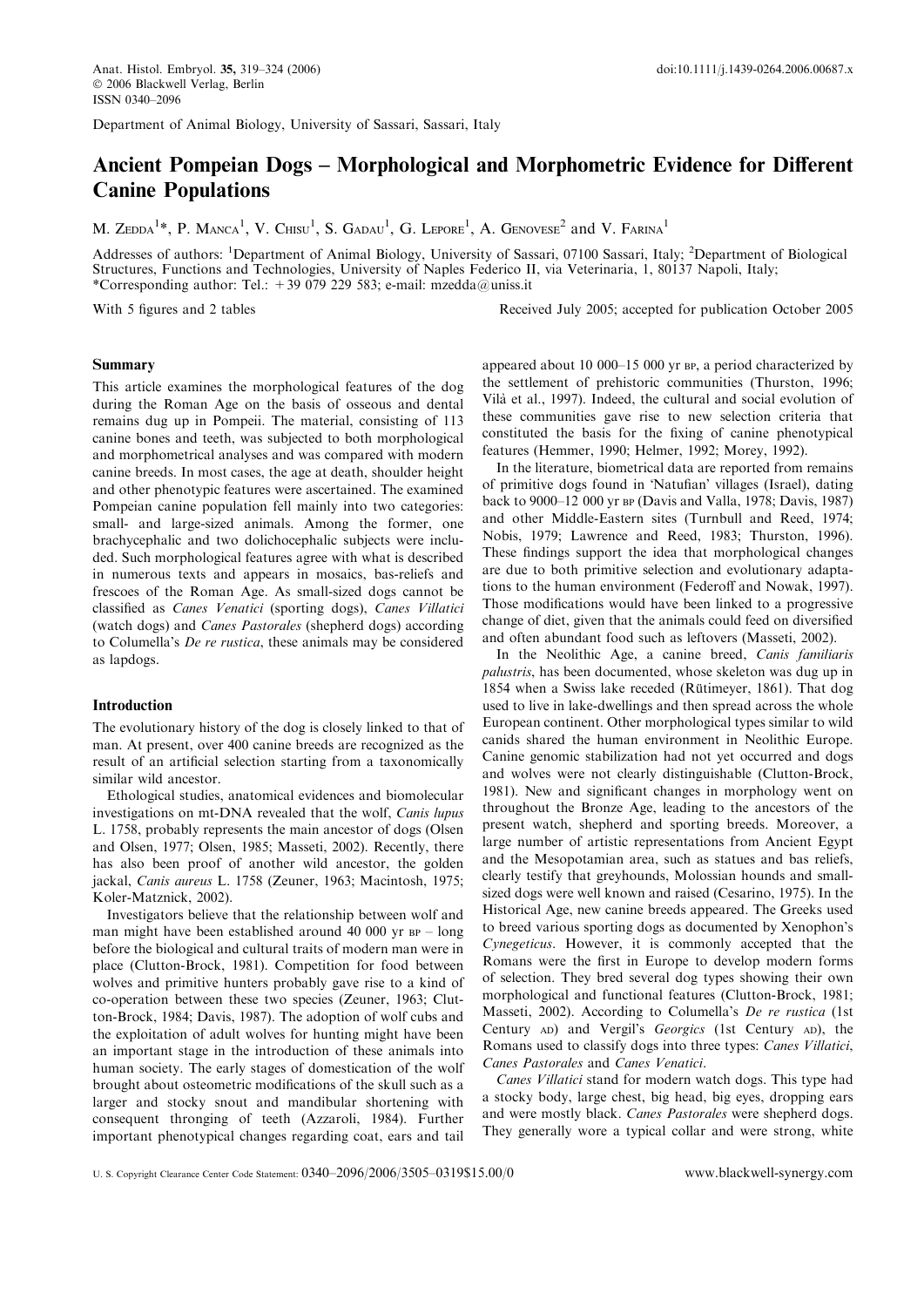and aggressive. Finally, Canes Venatici were sporting dogs and were fast and supple like their current descendants. Strabo, Plinius S. (1st century AD) and Polienus (2nd century AD) wrote about the frightening Canes Pugnaces, that were war dogs, whose morphological characteristics might be related to those of present-day Molossian hounds. In addition, a lot of Roman mosaics, frescoes, bas reliefs and statues with a great deal of realistic details further testify the presence and diffusion of that type of dog (Giordano and Pelagalli, 1957).

The material found in Pompeii described in the present investigation provides the opportunity to study canine features on the basis of their biological remains. A comparison is attempted between Pompeian dogs and current canine breeds. Our results may offer new anthropozoological data in order to clarify the relationship between men and dogs in ancient Roman society.

## Materials and Methods

### Excavations

The material was brought to light during the archaeological excavations of Pompeii in the Bourbon Period (18–19th centuries). Excavations were carried out without any scientific approach as they were directed almost exclusively to the recovery of artistic and precious objects such as jewels, vases, coins, etc. Most materials like working and domestic tools, furniture, human and animal bones, as well as other biological remains were frequently discarded. Animal bones and teeth, examined in the present study, were stored in the thermal buildings of Sarnus, Pompeii.

# Materials

The material consists of 113 remains. They were found, together with Roman coins and vessels, in the ruins of many private houses, public buildings and shops of Pompeii. The unit stratigrapy was formed by eruptive materials of the Vesuvius in 79 AD, and hence our materials surely belong to that time. Furthermore, all the specimens were adequately listed and classified as Roman remains in the 18th century. Unfortunately, other data about excavations, recovery and preservation methods are not available. The remains belonged to 10 different subjects. This number was calculated following the usual zooarchaeological procedures (Chaix and Méniel, 1996). Subjects are indicated by the letters A–J (Table 1), and the bones are named following the Nomina Anatomica Veterinaria (Schaller, 1992). Most bones and teeth, about 85%, were intact. Their good preservation state made it possible to reconstruct their original anatomical connections even in short and flat bones where articular processes were often defective. Bone surfaces were intact in subjects A, D, E, F, H, I and J; they were worn out in B, rough and encrusted with calcareous sediments in C, and with arthrosic lesions in G.

## Morphological analysis

Morphological and metrical analyses were focused on skulls, mandibulae, teeth, and long, short and flat bones. The parameters of bones and teeth are indicated according to von den Driesch (1976), with few modifications. All measurements were carried out with an ordinary digital sliding calliper. Table 1. Material sorted according to subjects A–J

|           | А              | B | C | D              | E              | F  | G              | Н | I | J | Total          |
|-----------|----------------|---|---|----------------|----------------|----|----------------|---|---|---|----------------|
| Cranium   |                |   |   |                |                |    |                |   |   | 1 |                |
| Maxilla   | 2              |   | 2 |                |                |    |                |   |   |   |                |
| Mandibula |                | 1 |   |                |                |    |                |   |   |   | 4              |
| Axis      |                |   |   |                |                |    |                |   |   |   | 3              |
| Vertebrae |                |   |   | 13             | 13             | 18 | $\overline{2}$ |   |   |   | 47             |
| Os sacrum |                |   |   |                |                |    |                |   |   |   | 3              |
| Costae    |                |   |   | 7              |                | 5  |                |   |   |   | 13             |
| Scapula   |                |   |   | 2              | 2              |    |                |   |   |   | 6              |
| Humerus   | 2              |   |   | 2              | $\overline{2}$ |    |                |   |   |   | 7              |
| Radius    |                |   |   | $\overline{2}$ | $\overline{2}$ |    |                |   |   |   | 5              |
| Ulna      | 2              |   |   | 1              | $\overline{2}$ |    |                |   |   |   | 5              |
| Coxa      | $\overline{2}$ |   |   |                | 1              |    |                |   | 2 |   | 5              |
| Femur     | $\overline{2}$ |   |   | 1              |                |    |                |   |   |   | $\overline{4}$ |
| Tibia     | $\overline{2}$ |   |   |                |                |    |                |   |   |   | $\overline{2}$ |
| Fibula    |                |   |   |                |                |    |                |   |   |   |                |
| Talus     |                |   |   |                |                |    |                |   |   |   |                |
| Calcaneus |                |   |   |                |                |    |                |   |   |   | 2              |
| Total     | 21             |   | 3 | 29             | 25             | 25 | $\overline{2}$ |   | 5 |   | 113            |

#### Determination of the age at death

The determination of the age at death was achieved according to the common standards (Barone, 1995). This approach takes into account the eruption and wear of teeth, as well as the ossification of metaphyses in long bones (Table 2).

#### Determination of shoulder height

Multiplication factors for estimating shoulder height from long bones were devised by Koudelka (1885). By this system, the greatest length of the humerus was multiplied by 3.37, the femur by 3.01, and the tibia by 2.92. Shoulder heights are expressed in millimetres (Table 2).

#### Logarithmic differences

Logarithmic size index was calculated following validated protocols (Simpson, 1941; Simpson et al., 1960; Meadow, 1999). The morphometric data obtained from the mandibulae of subjects A, B and H were compared with those from presentday canine breeds with different morphological features: largesized dolichocephalic (German Great Dane), middle-sized dolichocephalic (Irish Setter), small-sized anacholimorphic (Dachshund) and middle-sized brachycephalic (Bulldog). In addition, logarithmic differences were calculated from a mandibula of a German Shepherd, taken as the standard of

Table 2. Summary of the results

| Subject | Shoulder height<br>(average) | Age at death  | Morphologic features                     |
|---------|------------------------------|---------------|------------------------------------------|
| А       | 287                          |               | 12–24 months Small-sized dolichocephalic |
| B       | n.d.                         | Adult         | Middle-sized                             |
| C       | n.d.                         | Subadult      | n.d.                                     |
| D       | 592                          | $>15$ months  | Large-sized                              |
| E       | 634                          | $>$ 24 months | Large-sized                              |
| F       | n.d.                         | $>$ 24 months | n.d.                                     |
| G       | n.d.                         | $> 24$ months | n.d.                                     |
| H       | n.d.                         | n.d.          | Dolichocephalic                          |
|         | 344                          | $>$ 24 months | Small-sized                              |
|         | n.d.                         | n.d.          | Small-sized brachycephalic               |

n.d., not determined.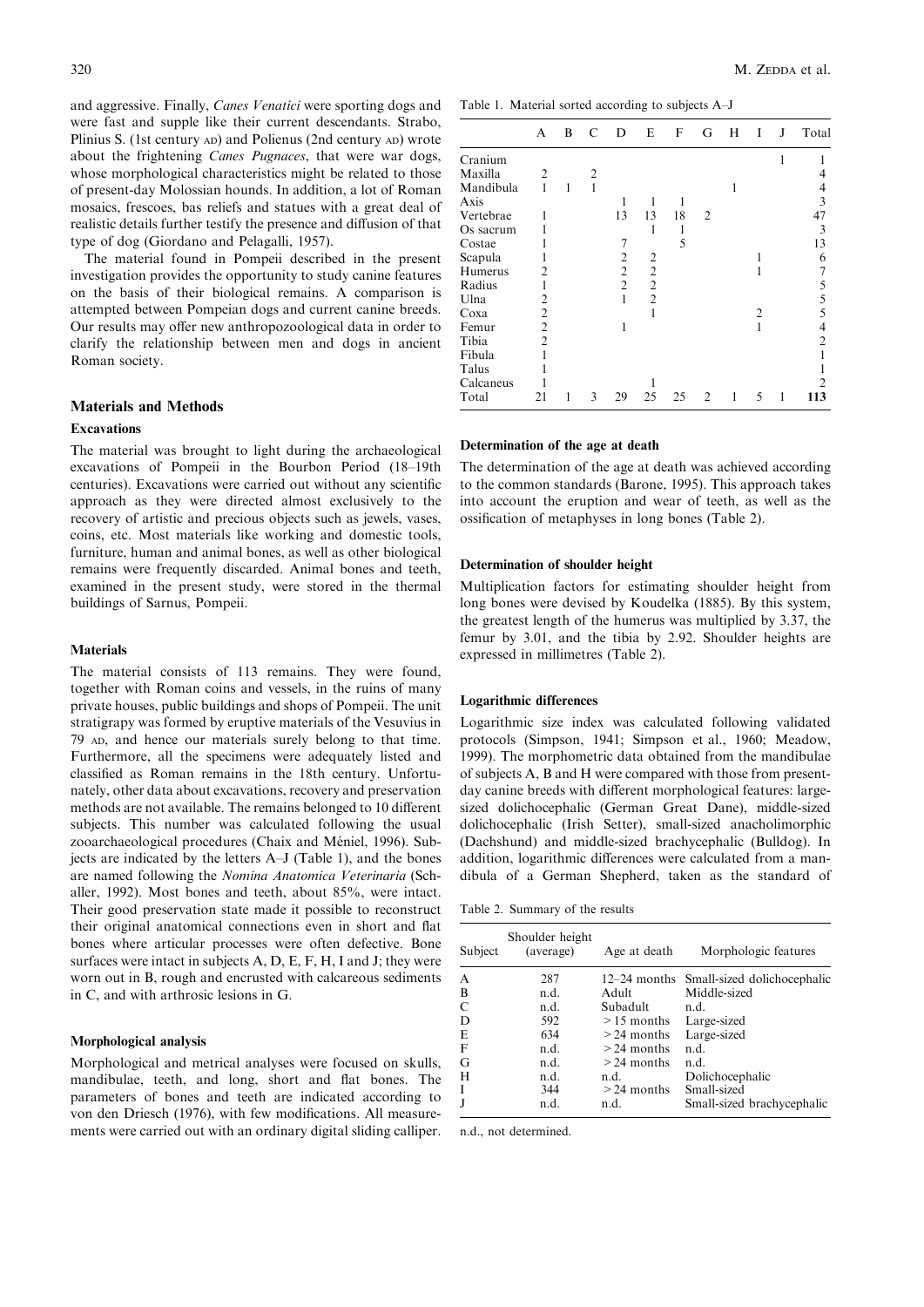$0.10$ 

 $0.01$ 

 $0.0$ 

 $-0.0$ 

 $-0.1$ 

 $-0.1$ 

 $-0.20$ 

 $-0.25$ 



Fig. 1. Logarithmic differences of subjects A<sub>,</sub> B and H from a mandibula of a German Shepherd taken as a standard of comparison.  $1 =$  total length;  $2 =$  length from the angular process to the alveoli incisivi;  $3 =$  length of the molar row;  $4 =$  length of the premolar row;  $5 =$  height of the mandibula behind M1.



Fig. 2. Logarithmic differences of subject J from a whole skull of a wolf taken as a standard of comparison.  $1 =$  total length;  $2 =$  length from occipital condyles;  $3 =$  length from foramen magnum;  $4 =$  palatal length;  $5 =$  length of the horizontal part of the palatine;  $6 =$  length of cheek tooth row; 7 = greatest diameter of the auditory bulla;  $8 =$  greatest neurocranium breadth; 9 = least breadth; 10 = least breadth between the orbits; 11 = greatest palatal breadth; 12 = least palatal breadth; 13 = breadth at the canine alveoli; 14 = greatest inner height of the orbit; 15 = total skull height;  $16 =$  skull height without the sagittal crest.

comparison (Fig. 1). Similarly, the morphometric data from the skull of subject J were compared with those from the following present-day breeds: large-sized dolichocephalic (German Great Dane), middle-sized dolichocephalic (Irish Setter), small-sized dolichocephalic (Pinsher), large-sized brachycephalic (Saint Bernard), middle-sized brachycephalic (Boxer) and small-sized brachycephalic (Pekinese). Logarithmic differences were determined from a whole skull of a wolf, chosen as the standard of comparison (Fig. 2). Data of modern canine breeds and the wolf are according to Wagner (1939). In Figs 1 and 2, the logarithmic differences are reported only when they could be compared with modern breeds (Wagner, 1939).

# Results

## Subject A

The mandibula manifests many analogies with that of the Dachshund (Fig. 1). The length of the molar row (3) and premolar row (4) are almost overlapping. In contrast, the total

length of the mandibula (1), the length of the mandibula measured from the angular process to the alveoli incisivi (2) and the height of the mandibula behind  $M_1(5)$  were higher than those in the Dachshund. The mandibula is rather longer and higher than that of the Dachshund, but molar and premolar dental rows are proportionally less developed. These data suggest the thronging of lower teeth. In accordance with its development, this mandibula is presumed to belong to a dolichocephalic dog. From the eruption of permanent teeth, their modest wear, the integrity of premolar and molar teeth (Fig. 3), as well as the ossification of long-bone metaphyses, it can be established that the age at death was between 12 and 24 months. In accordance with the morphometrical features of the mandibula, this dog was probably small-sized, with a shoulder height of 268–306 mm.

## Subject B

The logarithmic differences evaluated from the mandibula prove that this dog was morphometrically similar to the Irish

 $-\mathbf{D}$ -Subject B -Bubject H - German great dane

-O- Irish setter  $\overline{\phantom{a}}$  Dachshund  $\triangle$  Bulldog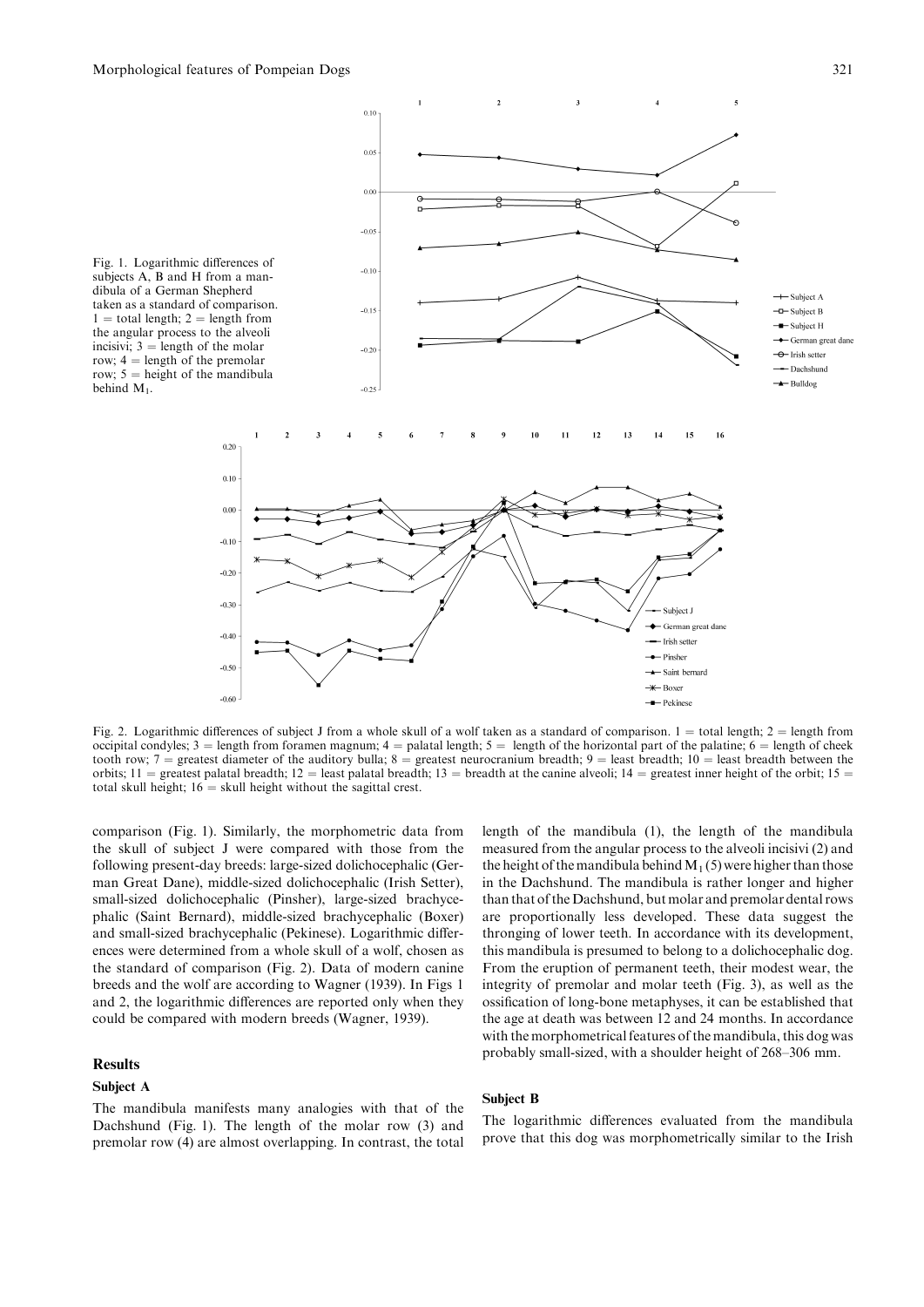

Setter, a dolichocephalic and mesomorphic dog. These common features are: total length of the mandibula (1), length of the mandibula measured from the angular process to the alveoli incisive (2) and length of the molar row (3). On the other hand, the length of the premolar row (4) was characteristic of a brachycephalic and brachymorphic dog, like the Bulldog. The logarithmic difference of the height of the mandibula behind  $M_1$  (5) was characteristic of a mesocephalic and mesomorphic breed, like the German Shepherd. These data cannot be interpreted univocally. In fact, the present study shows that the mandibula of this dog shares morphometrical features of dolichocephalic, brachycephalic and mesocephalic breeds. The mandibula was rather long when compared with the shortness of the molar row. It can be argued that these features are linked to the process of selection, although they can also be correlated to a canine interindividual and interracial variability. According to its height, the mandibula probably belonged to a middle-sized dog.

## Subject C

The slight wear of all the lower and upper permanent teeth indicates that this dog died when it was a subadult.

#### Subject D

The shoulder height was between 576 and 608 mm. According to this datum, subject D was large-sized. The complete ossification of the femur and humerus shows that this dog was over 15 months.

#### Subject E

The shoulder height was 634 mm showing that this animal was large-sized. The complete ossification of the humerus, radius, ulna, vertebrae and coxa indicates that this dog was over 24 months.

#### Subject F

As a result of the ossification of the cervical, thoracic, lumbar and sacral vertebrae it can be affirmed that this subject was over 24 months.

#### Subject G

On the basis of the ossification of the two lumbar vertebrae, this dog was presumed to be over 24 months or probably older Fig. 3. Subject A, mandibula, lateral view. The slight wear of permanent teeth indicates that the animal died when subadult.



Fig. 4. Subject G, vertebra lumbalis, cranial view. Osteophytosis on the corpus vertebrale.

on account of the degenerative lesions on the bone surface. Moreover, the corpus vertebrale of both vertebrae is affected by arthrosis. Osteophytosis extends from the caput to the tuberculum ventrale. Bone surfaces are rough and irregular (Fig. 4).

## Subject H

The logarithmic differences evaluated from the mandibula indicate that this subject was similar to the Dachshund. In particular, total length of the mandibula (1), length of the mandibula measured from the angular process to the alveoli incisive (2), length of the premolar row (4), height of the mandibula behind  $M_1$  (5) are on the whole equivalent. However, the length of the molar row (3) is shorter. Furthermore, the thronging of lower molar teeth and reduced carnassial dimensions are the result of the selection carried out by humans.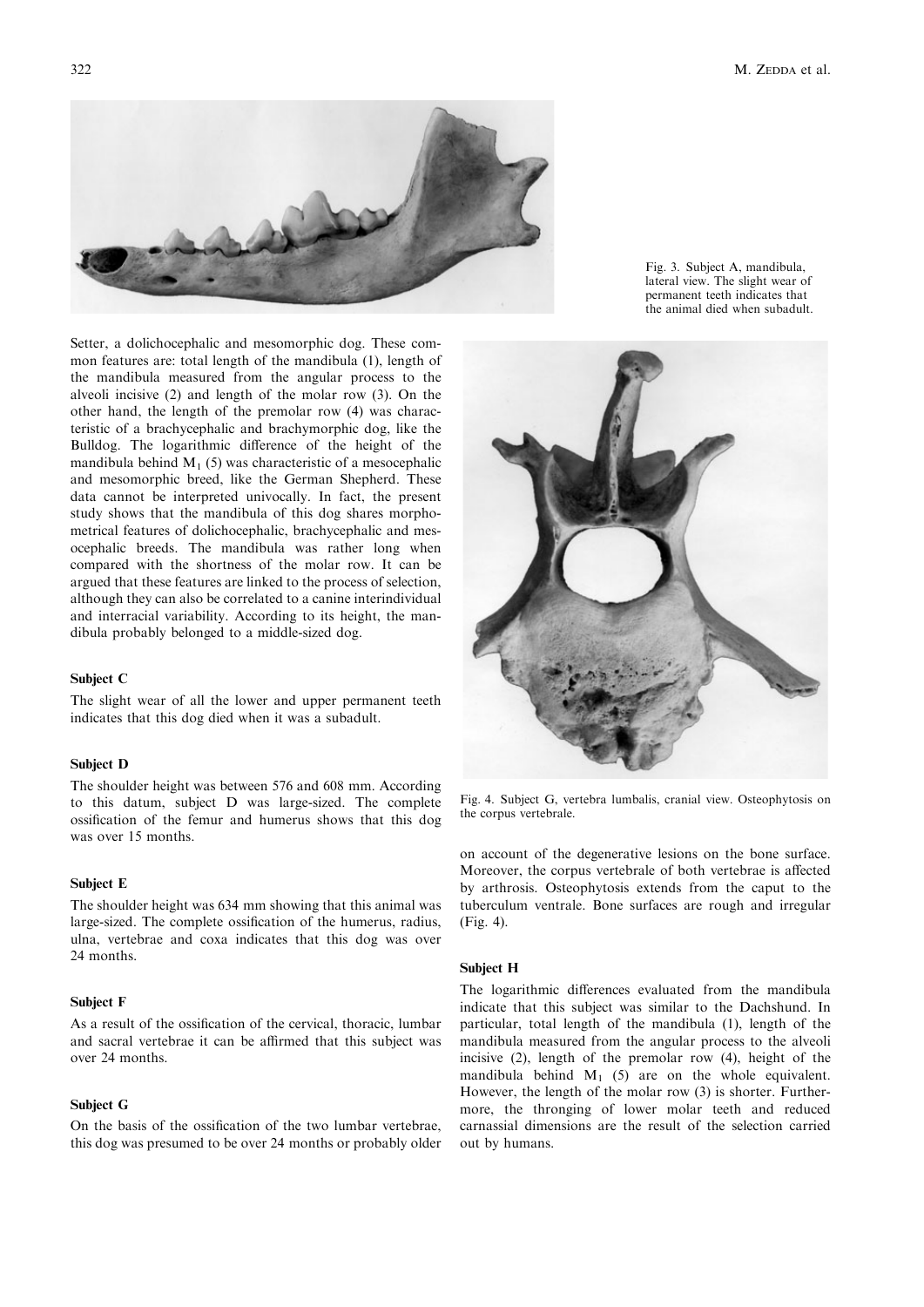#### Subject I

The shoulder height was 337–352 mm, in accordance with the data gathered from femur and humerus, so this dog was smallsized. On the basis of the ossification of long bones, the age was over 24 months.

#### Subject J

The logarithmic differences of the following osteometrical parameters from the skull are similar to those of the Boxer: total length (1), length from the occipital condyles (2), length from foramen magnum (3), palatal length (4), length of the horizontal part of the palatine (5), length of cheek tooth row (6), greatest neurocranium breadth (8), least breadth of the skull (9), skull height without the sagittal crest (16). Moreover, these logarithmic values are quite similar to those of the Pekinese. Thus, we can say that subject J shows the typical brachycephalic traits. In particular, the greatest neurocranium breadth (8), greatest palatal breadth (11), least palatal breadth (12), greatest inner height of the orbit (14), total skull height (15) and skull height without the sagittal crest (16) are completely corresponding. The greatest neurocranium breadth (8), greatest palatal breadth (11), least breadth between the orbits (10) are fairly similar to those of a dolichocephalic breed, such as the Pinsher. The values of the greatest diameter of the auditory bulla (7) and the breadth at the canine alveoli (13) are not univocal. Indeed, they are on the one hand among those belonging to the Pekinese and Boxer, and on the other among those of the Pekinese and Pinsher. On the whole, the skull of subject J probably belonged to a brachycephalic animal. Finally, on account of the skull size it can also be asserted that this dog was small-sized (Fig. 5).

## Discussion

The early process of domestication of the dog has favoured its adaptability to different human environments. Thus, both in the past and nowadays, the dog represents the most integrated domestic animal. Our investigation provides information which may contribute to the knowledge of canine characteristics in Pompeii which is an ideal model in the study of the Roman world. A summary of the present results is shown in Table 2. Although the data obtained are often fragmentary, it can be asserted that two different morphological categories of dogs were present in Pompeii: small- and large-sized dogs.

Small-sized dogs seem to be prevalent. Indeed, three smallsized animals out of 10 have been definitely identified during our examination, and their shoulder height, measured in two cases, was 287 and 344 mm. Furthermore, on the basis of the skull features, it can be concluded that the group of small-sized animals included one brachycephalic and two dolichocephalic dogs. In contrast, in two large-sized dogs examined the shoulder height was 592 and 634 mm, respectively.

The present results are in concordance with a number of ancient sources, including several Latin texts and artistic representations, illustrating the features of dogs in the Roman Age. On the basis of these data, it can be asserted that dogs living in Pompeii had well-defined morphological characteristics. This confirms what is already known about the use in the Roman Age of modern methods of selection, directed at



Fig. 5. Subject J, skull, dorsal view. Length and breadth are suggestive of a brachycephalic animal.

attaining, codified breeds with their own morphometrical and behavioural standards. The two large-sized dogs described above look like the Canes Villatici or Canes Pastorales cited by Columella in his De re rustica. These dogs belonged to the Molossian type and were probably employed as watch or shepherd dogs. This is supported by numerous artistic representations where similar animals are depicted, for example, the mosaics found in the houses of Paquius Proculus, Cecilius Iocundus, Vesonius and Casellius Marcellus in Pompeii.

As regards the small-sized dogs, it is quite difficult to classify them in the widely accepted Columella's categories. Indeed, these dogs cannot be included either in the category of watch dogs or in that of shepherd dogs, because they are too small. One could include them in the category of Canes Venatici, that is sporting dogs even though Columella never mentioned small-sized dogs among them. However, it is likely that they were pets which used to live together with men at home and were part of their owner's everyday life, as occurs today.

The literature reports a single study regarding Pompeian dogs (Giordano and Pelagalli, 1957). These authors describe one complete skeleton showing typical dolicomorphic features, so that it could be related to subjects A and H. Moreover, a wide variety of morphological types is documented in different coeval Roman settlements in Britain (Harcourt, 1974) and Italy (De Grossi Mazzorin and Minniti, 2000).